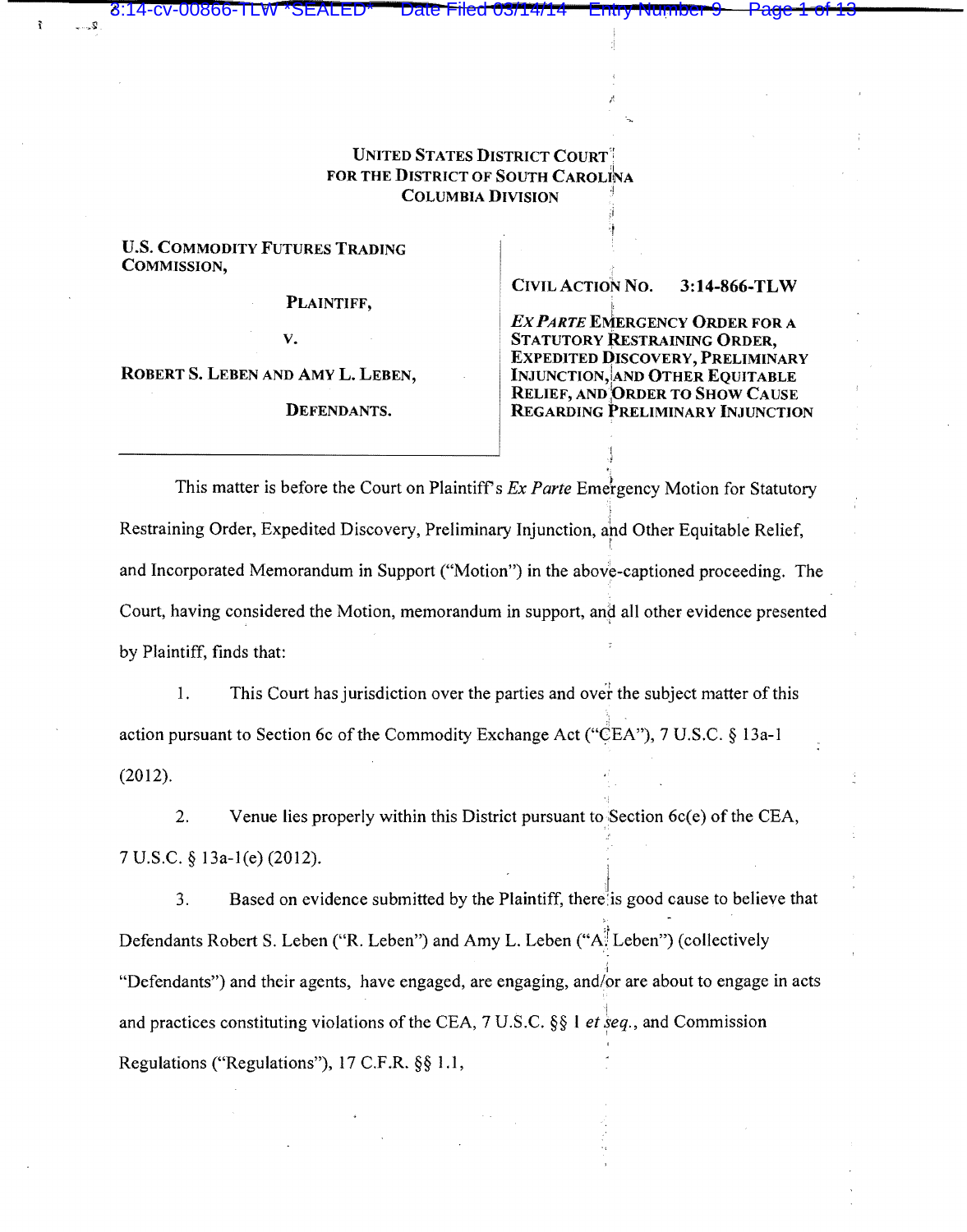*et seq.,* in connection with the fraudulent operation of a commodity pool called Structured Finance Group Corporation ("SFG" or "Pool") by, among other things, fraudulently soliciting and/or accepting at least \$3.2 million from at least twelve members of the public ("Pool I i participants") and misappropriating at least  $$1.77$  million of those funds. R. Leben also I fraudulently guaranteed returns on commodity futures ("futures")}rading through the Pool and  $\mathbb{R}$ created and distributed to Pool participants "Letter Agreements," ';Notifications of Rolled Assets," and "Disbursement Notifications" that falsely represented that Pool participants were earning the guaranteed returns. A. Leben also illegally accepted and commingled some of these funds. Finally, Defendants failed to register with the Commission as commodity pool operators ("CPOs").

4. Given the extent of Defendants' alleged fraud, prior notice to Defendants of an .I asset freeze is likely to result in dissipation of Defendants' assets and assets under their control, ' making it more difficult for the Commission to ultimately locate ahd recover the Pool participants' funds and for this Court to grant effective relief. Similarly, given the ease of "! destroying documents, an order prohibiting the destruction of records and granting the I Commission immediate access to inspect and copy those records will increase the likelihood of a meaningful opportunity for the Commission to not only identify ahd account for Defendants' ·, assets but also to determine the full scope of Defendants' fraudulent scheme.

5. Thus, there is good cause to believe that immediate and irreparable damage to the Court's ability to grant effective final relief for Pool participants ih Defendants' pooled investment scheme in the form of monetary or other redress will o'ccur from the sale, transfer, assignment, or other disposition by Defendants of assets or records unless Defendants are immediately restrained and enjoined by Order of the Court. Therefore, good cause exists for an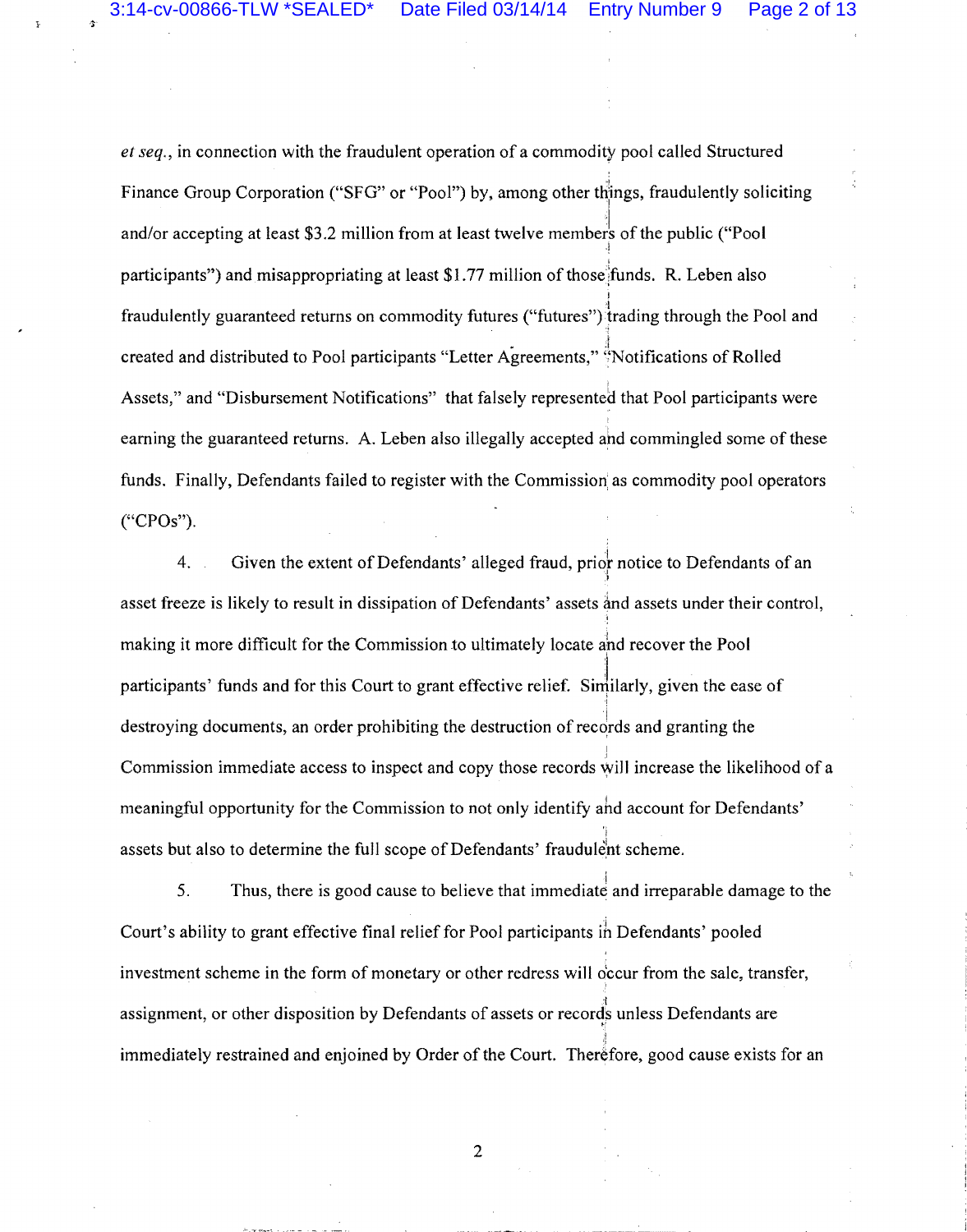*ex parte* freeze of assets owned, controlled, managed, or held by, on behalf of, or for the benefit of Defendants and SFG. Good cause also exists for entry of an *ex parte* order prohibiting Defendants and their agents from destroying records and/or denying agents of the Commission i access to inspect and copy records to ensure that Commission representatives have immediate and complete access to those books and records.

6. Because of the emergency nature of this action, good cause exists for Plaintiff to conduct expedited discovery in order to, among other things, determine the full extent of Defendants' alleged wrongdoing; identify all participants in Defendants' pooled investment ,, scheme and trace their funds; and identify and locate Defendants' assets.

7. Weighing the equities and considering the Commission's likelihood of success in its claims for relief, the issuance of a statutory restraining order is in the public interest.

#### **DEFINITIONS**

For purposes of this Order, the following definitions apply:

8. The term "document" is synonymous in meaning and equal in scope to the usage ;<br>։ of the term in Fed. R. Civ. P.  $34(a)$ , and includes, but is not limited to, writings, drawings, graphs, charts, photographs, audio and video recordings, computer records, and other data compilations from which information can be obtained and translated, if necessary, through detection devices into reasonably usable form. A draft or non-identical copy is a separate document within the meaning of the term.

9. The term "asset" means any legal or equitable intefiest in, right to, or claim to, any real or personal property, whether individually or jointly, under direct or indirect control, and wherever located, including but not limited to: chattels; goods; instruments; equipment; fixtures; ,, general intangibles; effects; leaseholds; mail or other deliveries; inventory; checks; notes; accounts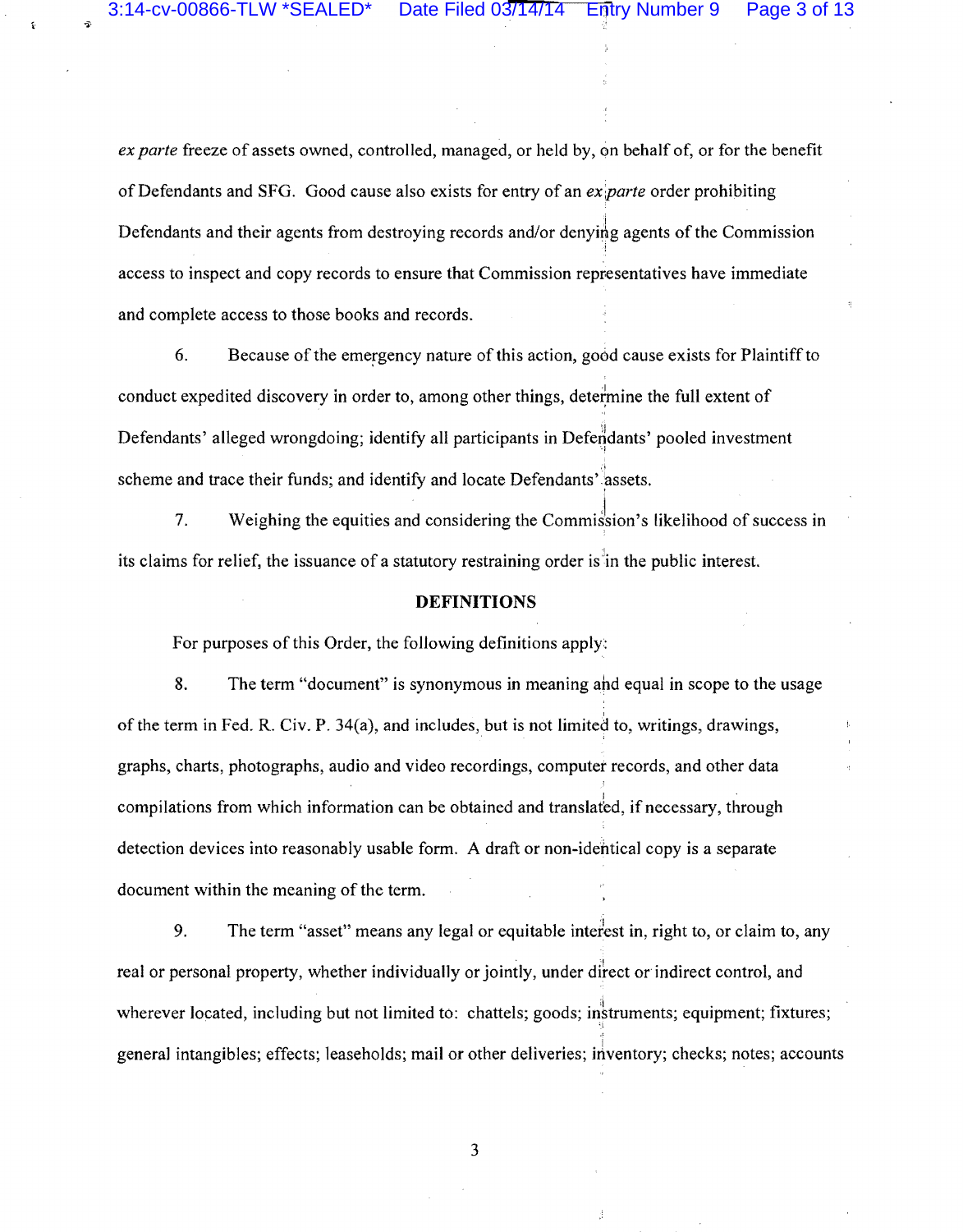(including, but not limited to, bank accounts and accounts at other financial institutions); credits; receivables; lines of credit; contracts (including futures or option contracts); insurance policies; and all cash.

10. "Defendants" means R. Leben, A. Leben, and their agents, servants, employees, assigns, attorneys, and persons in active concert or participation with them, including but not limited to any successor thereof, and any  $d/b/a$ , successor, affiliate, subsidiary, or other entity owned, controlled, managed, or held by, on behalf of, or for the benefit of R. Leben, A. Leben, or SFG.

#### RELIEF GRANTED.

# I. Order Against Transfer, Dissipation, and Disposal of Assets IT IS HEREBY ORDERED that:

I 11. Defendants and any other persons who receives actual notice of this Order by personal service or otherwise, including but not limited to agentsi or attorneys, are I restrained and enjoined from directly or indirectly transferring, selling, alienating, liquidating, encumbering, pledging, leasing, loaning, assigning, concealing, dissipating, ., converting, withdrawing, or otherwise disposing of any of Defendants' or SFG's assets, wherever located, including assets held outside the United States,'except as provided in Section II of this Order, or as otherwise ordered by the Court. The assets affected by this paragraph shall include both Defendants' and SFG's existing assets and assets acquired by Defendants and SFG after the effective date of this Order. Further, these assets include any •I funds held by attorneys including but not limited to any funds used by Defendants or SFG to retain any attorneys or held in escrow.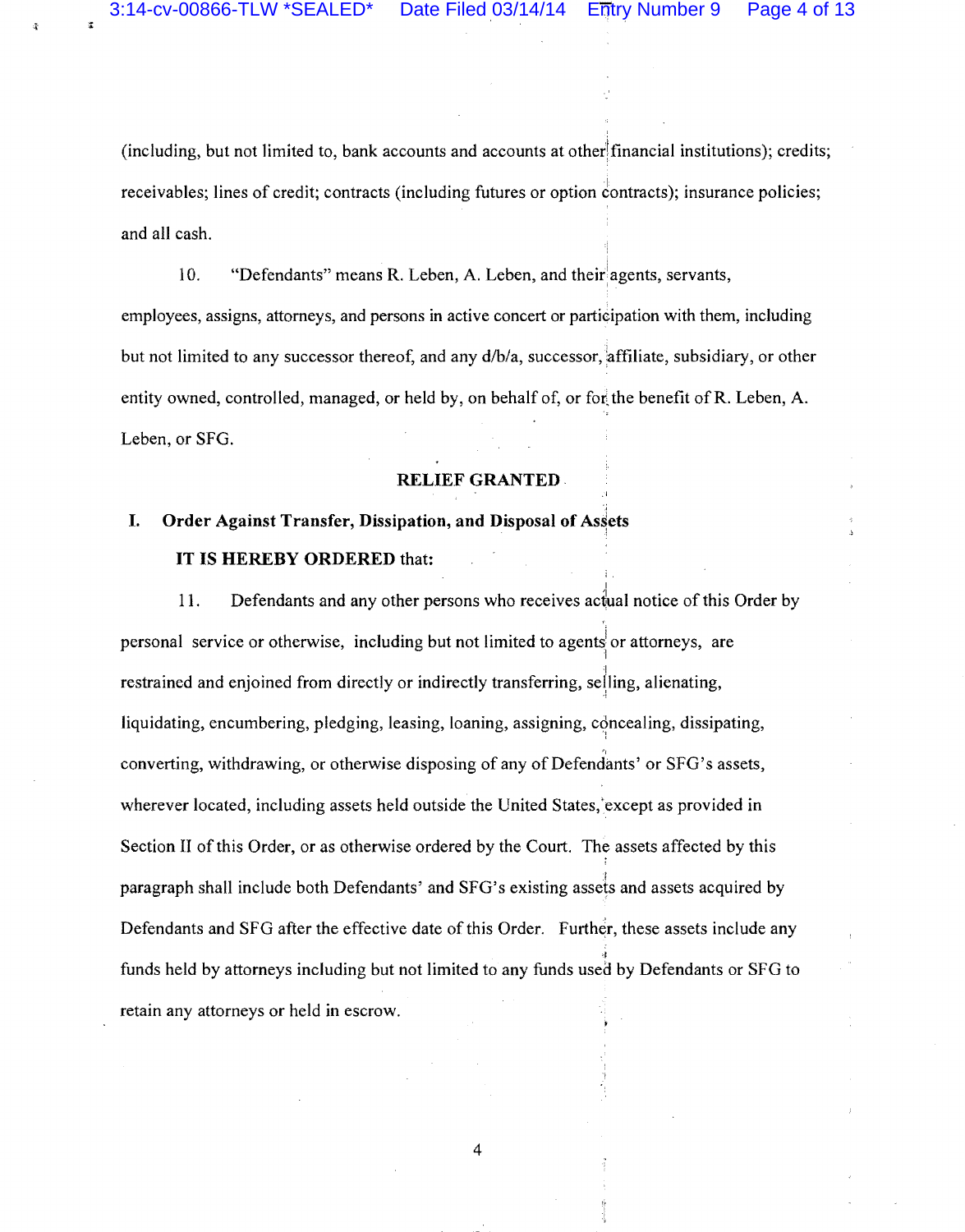12. Defendants are restrained and enjoined from directly or indirectly opening or causing to be opened any safe deposit boxes titled in the name of  $\dot{\sigma}$  subject to access by Defendants or SFG.

Entry Number 9

#### II. Accounting and Release of Documents

#### IT IS FURTHER ORDERED that:

13. Within five (5) business days following the service of this Order, Defendants I shall provide the Commission with a full detailed accounting of all documents that refer or relate in any manner to any transaction or matter described in the Complaint in this case.

14. Within five (5) business days following the service of this Order, Defendants ! shall provide the Commission immediate access to all records of Defendants and SFG held by financial institutions located within or outside the territorial United States by signing the Consent to Release of Financial Records attached to this Order and submitting same to the Commission.

15. Defendants and any other persons who receive actual notice of this Order by personal service or otherwise, shall cooperate in every way with ahy reasonable request from the Commission or others working with the Commission to provide information regarding documents that refer or relate in any manner to any transaction or matter described in the Complaint in this case.

#### III. Directives to Financial Institutions and Others

IT IS FURTHER ORDERED that any financial or brokerage institution, business entity, 'I or person that holds or has held, controls or has controlled, or maihtains or has maintained custody of any account or other of Defendants' assets or SFG's assets, including assets held on behalf of . in the component of the component of Defendants or SFG by agents or attorneys, at any time since August 1, 2008, shall:

·I

I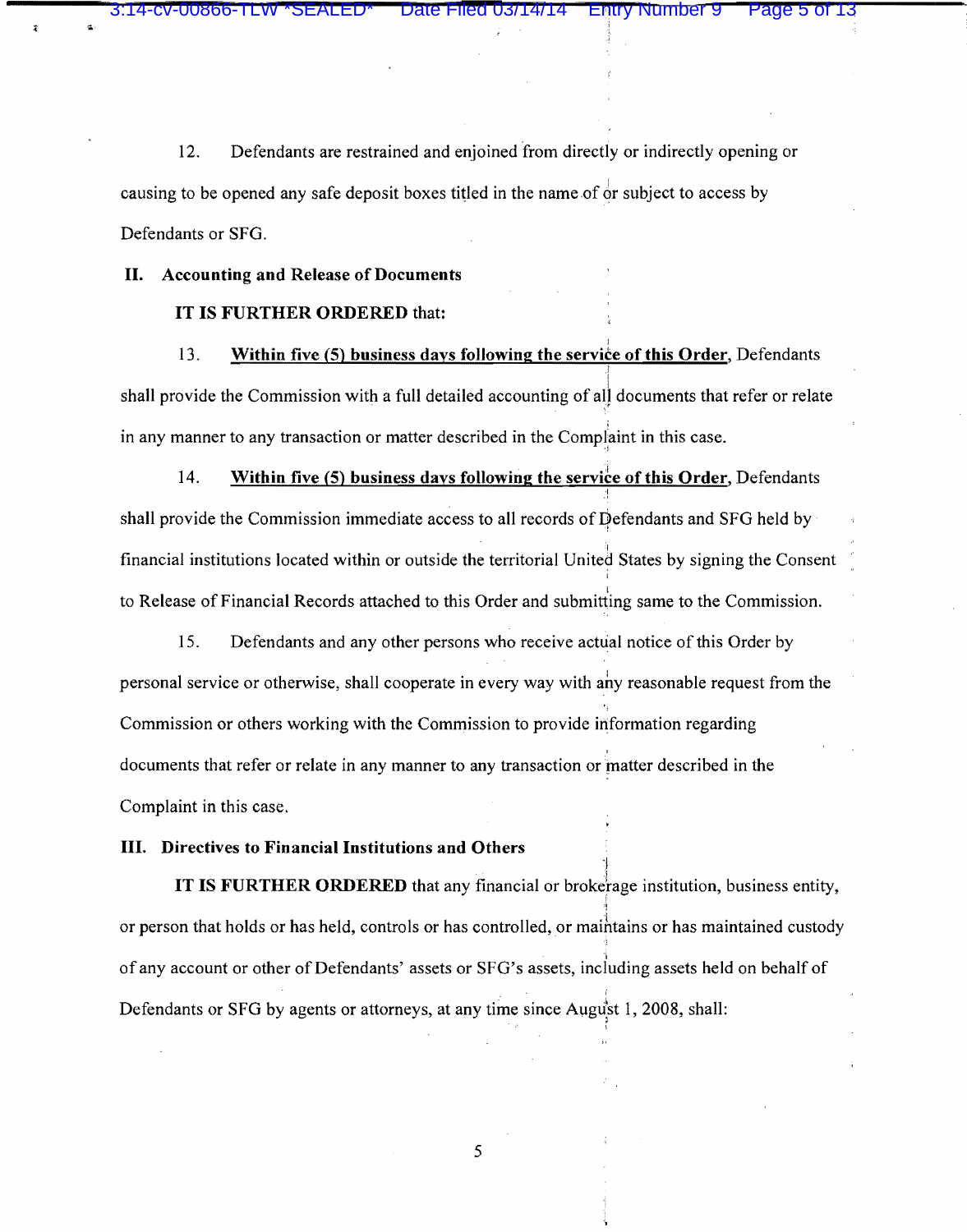16. Immediately upon receipt of a copy of this Order, prohibit Defendants and all other persons from withdrawing, removing, assigning, transferring', pledging, encumbering, disbursing, dissipating, converting, selling, or otherwise disposing of any of Defendants' assets ' or SFG's assets;

17. Immediately upon receipt of a copy of this Order, deny Defendants and all other persons access to any safe deposit box that is: (a) owned, controlled, managed, or held by, on behalf of, or for the benefit of Defendants or SFG, either individually or jointly, whether in the name, alias, or fictitious "doing business as" name; or (b) otherwise subject to access by Defendants or SFG;

18. Within five (5) business days of receiving a copy of this Order, provide I I counsel for the Commission a statement setting forth: (a) the identification number of each and every account or other asset owned, controlled, managed, or held by, on behalf of, or for the benefit of Defendants or SFG, either individually or jointly; (b) the balance of each such account, or a description of the nature and value of such asset as of the close of business on the day on which this Order is served, and, if the account or other asset has been closed or removed, the date closed or removed, the total funds removed in order to close the account, and the name of the person or entity to whom such account or other asset was remitted; and (c) the identification of any safe deposit box that is owned, controlled, managed, or held b'y, on behalf of, or for the benefit of Defendants or SFG, either individually or jointly, or is otherwise subject to access by Defendants or SFG; and

19. Upon request by the Commission, within ten  $(10)$  business days or such longer **period specified by the Commission**, provide the Commission with copies of all records or other documentation pertaining to each such account or asset own¢d, controlled, managed, or ·I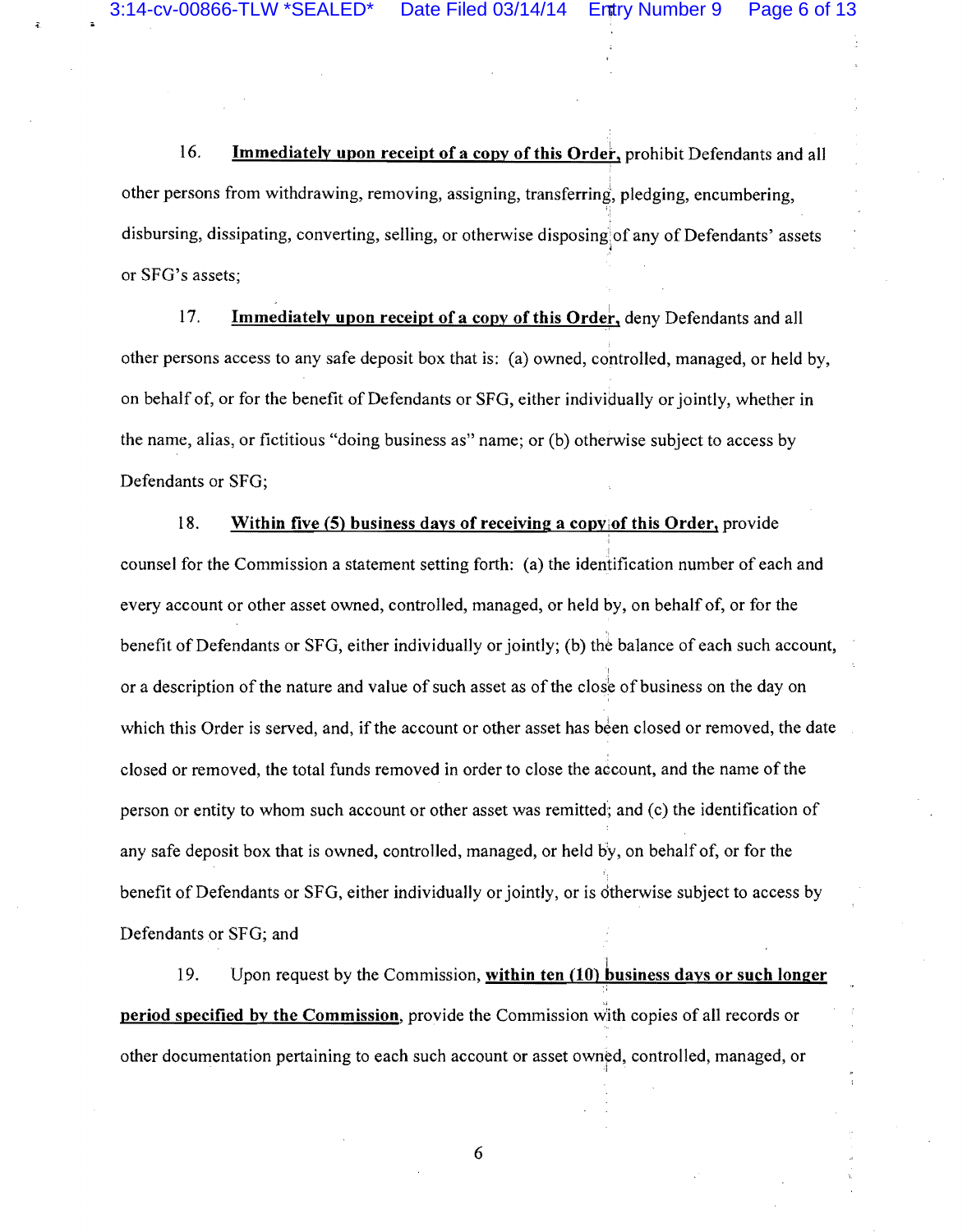held by, on behalf of, or for the benefit of Defendants or SFG, including but not limited to, originals or copies of account applications, account statements, signature cards, checks, drafts, deposit tickets, transfers to and from the accounts, all other debit and credit instruments or slips, currency transaction reports, Forms I 099, and safe deposit box logs.

#### IV. Maintenance of Business Records

## IT IS FURTHER ORDERED that:

20. Defendants and any other persons who receive actual notice of this Order by personal service or otherwise are restrained and enjoined from directly or indirectly destroying, mutilating, erasing, altering, concealing or disposing of, in any manner, directly or indirectly, any documents or records, wherever such materials may be situated, that refer or relate in any manner to any transaction or matter described in the Complaint in this case.

#### V. Inspection and Copying of Books and Records

#### IT IS FURTHER ORDERED that:

21. Representatives of the Commission (accompanied by representatives of other federal or state authorities or the National Futures Association, if the Commission so desires) shall be allowed immediate and continued access, until further Order of this Court, to inspect the books, records, and other documents of Defendants, SFG, and their agents that refer or relate in <sup>I</sup> any manner to any transaction or matter described in the Complaint in this case, including, but not limited to, electronically stored information, tape recordings, and computer discs, wherever they may be situated and whether they are in the possession of Defendants or others, and to copy said documents, information and records, either on or off the premises where they may be situated;

22. Within 48 hours of service of this Order, Defendants shall cause to be prepared and delivered to the Commission a detailed and complete schedule of all passwords and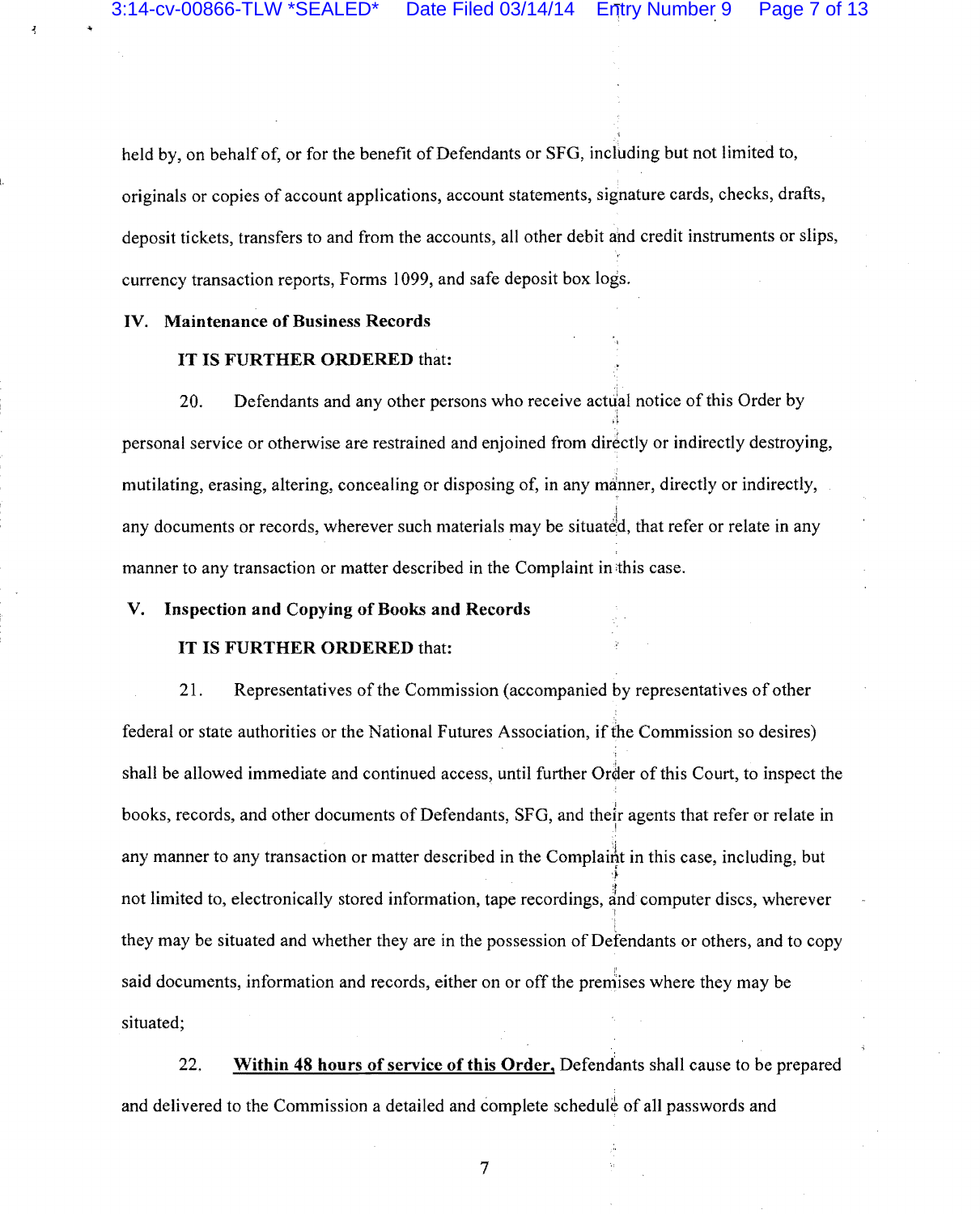identification (ID) numbers for all websites, electronic mail accounts, videophone accounts, and all accounts at any bank, financial institution, or brokerage firm (including any introducing broker or futures commission merchant) operated by or to which  $\overrightarrow{D}$ efendants have access; and

3:14-cv-00866-TLW \*SEALED\* Date Filed 03/14/14 Entry Number 9 Page 8 of 13

23. **Within 48 hours of service of this Order, Defendants shall cause to be prepared** and delivered to the Commission a detailed and complete schedule of all desk top computers, laptop computers, and/or mobile devices owned and/or used by them in connection with Defendants' business and owned and/or used by them for any purpose. The schedules required by this section shall include at a minimum the make, model, and description of each computer and/or device, along with its location, the name of the person primarily assigned to use the ·~ computer and/or device, and all passwords necessary to access and use the software contained on the computer and/or device. The Commission shall be authorized to make an electronic, digital, i or hard copy of all of the data contained on the computer(s) and/or  $device(s)$ , either on or off the premises where they may be situated.

24. Defendants and any other persons who receive actual notice of this Order by personal service or otherwise shall cooperate in every way with the Commission or others working with the Commission to locate and provide to the Commiksion all books, records, and other documents that refer or relate in any manner to any transaction or matter described in the Complaint in this case, wherever such books, records, and other documents may be situated, and to locate and provide to the Commission information regarding the whereabouts of Defendants.

#### **VI. Order Granting Expedited Discovery**

## IT IS **HEREBY ORDERED** that:

25. The Commission may conduct expedited discovery. The prohibition ' I upon discovery before the early meeting of counsel pursuant to Fed. R. Civ. P. 26(f) is removed in accordance with Fed. R. Civ. P. 26(d), and the Commission may take depositions of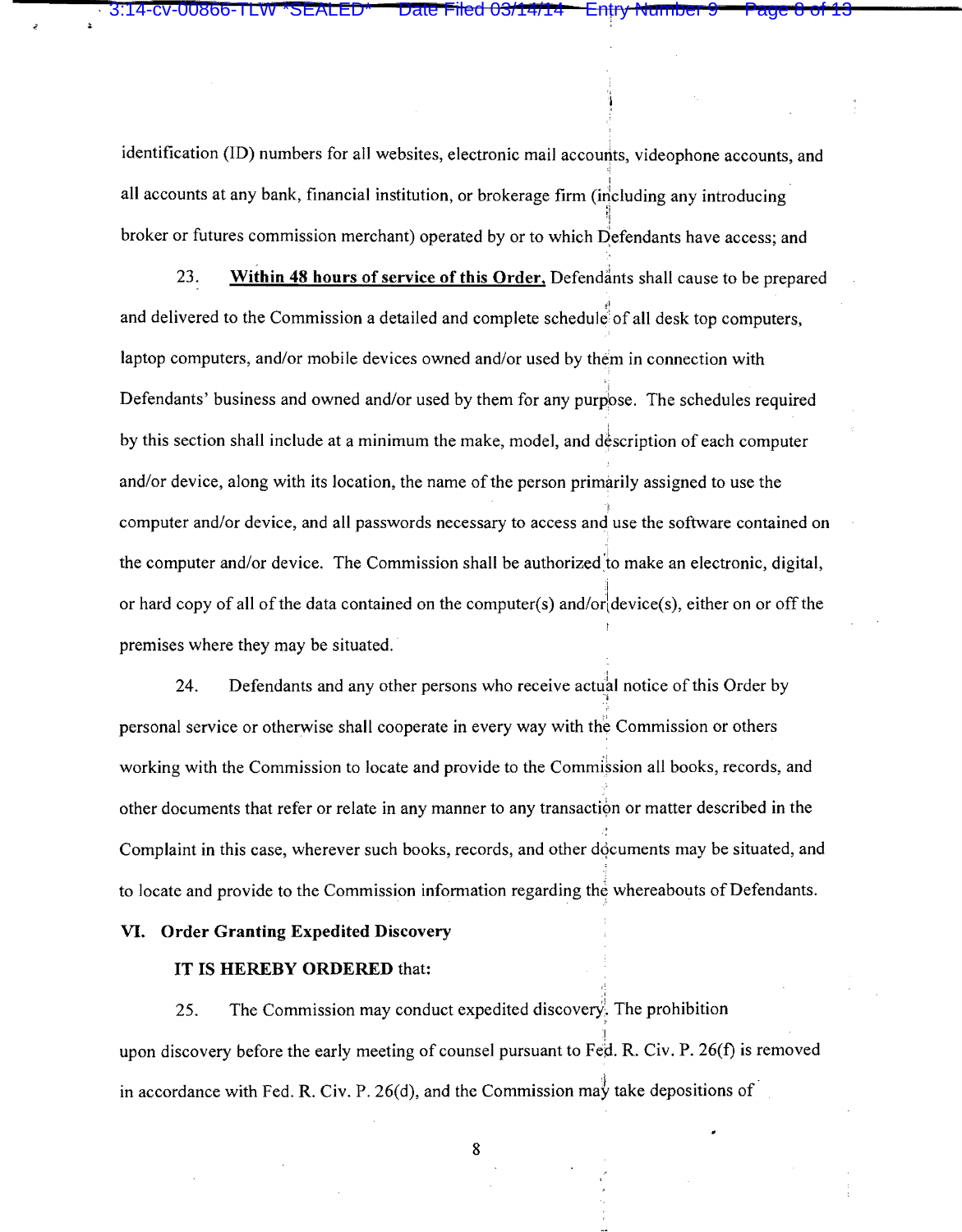Defendants and non-parties subject to two calendar days' notice pursuant to Fed. R. Civ. P. 30(a) and 45. Notice may be given personally, by facsimile, or by electronic mail, and more than ten depositions may be taken.

26. The Commission may conduct expedited discovery to enable the Commission to fulfill its statutory duties and protect Pool participants from further/loss or damage. This expedited discovery will allow the Commission to determine the full extent of Defendants' -~ alleged wrongdoing (including, but not limited to, the possible involvement of others), to identify .. all participants in Defendants' pooled investment scheme and trace their funds, and to identify and locate Defendants' and SFG's assets.

#### VII. Injunction Against Interference with Assets

#### IT IS FURTHER ORDERED that:

27. Absent express permission and leave by this Court, all persons, including but not limited to Defendants and all clients, investors, trust beneficiaries, note holders, creditors, claimants, lessors, and all other persons or entities seeking relief of any kind from Defendants' or SFG's assets (other than the present action by the Commission and/or any civil or criminal action brought by another federal or state agency), in law or in equity, and all persons acting on behalf of any such investor, trust beneficiary, note holder, creditor, claimant, lessor, consultant group, or other person, including sheriffs, marshals, and all officers and deputies, and their respective attorneys, servants, agents and employees, are, until further order of this Court, hereby restrained and enjoined from doing anything, directly or indirectly, to interfere with Defendants' assets. Accordingly, all such persons are enjoined from engaging in any seilf-help, including set-offs, and from filing or prosecuting any actions or proceedings which affect Defendants' or SFG's assets, specifically including any proceeding initiated pursuant to the United States Bankruptcy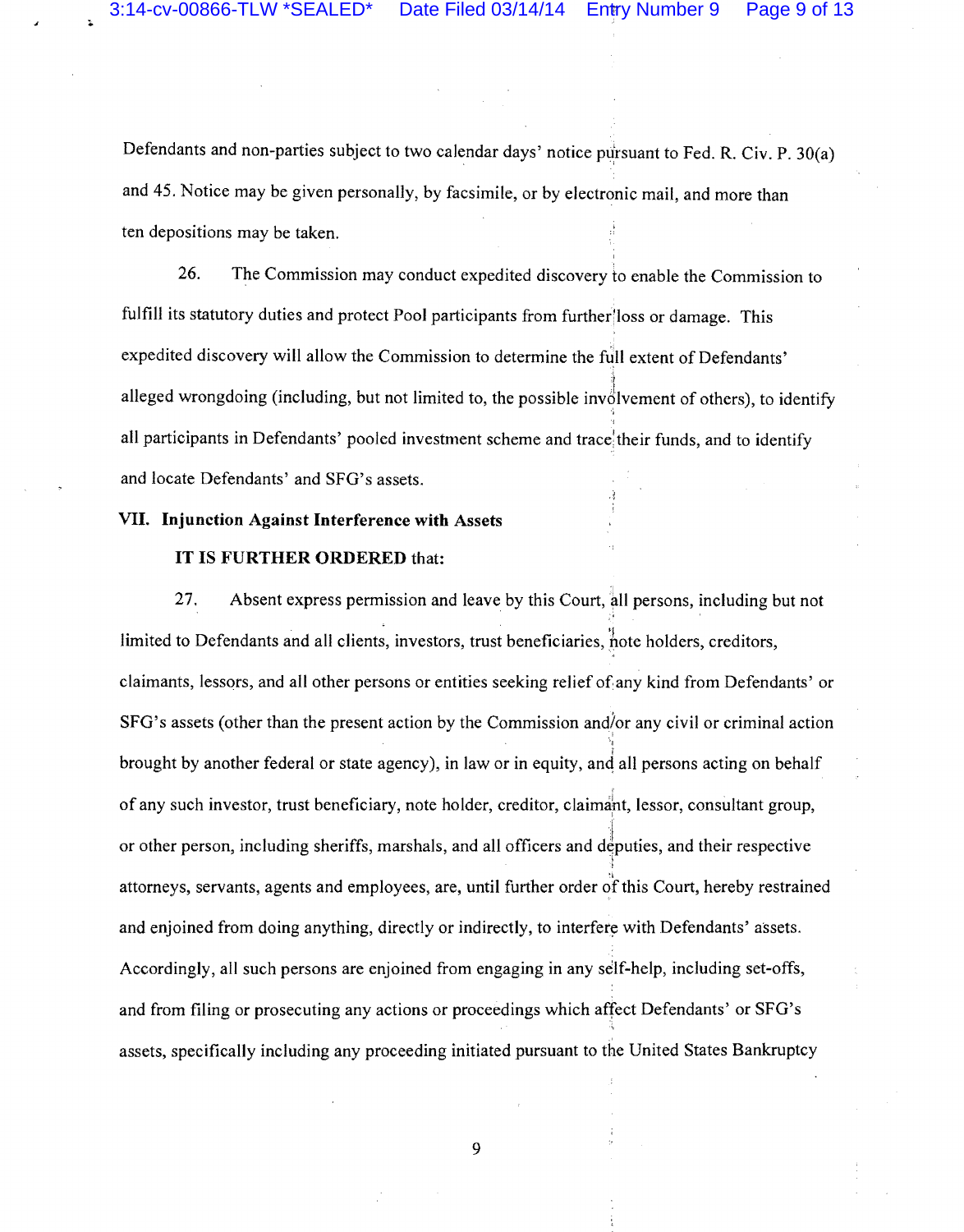Code, except with prior permission of this Court. Moreover, any such actions that are so authorized shall be filed in this Court.

# VIII. Bond Not Required of Plaintiff

## IT IS FURTHER ORDERED that:

28. As an agency of the United States of America and pursuant to Section  $6c(b)$  of the CEA, 7 U.S.C. § 13a-1(b) (2012), Plaintiff Commission need not post a bond.

IX. Order to Show Cause

# IT IS FURTHER ORDERED that:

29. Defendants shall appear before this Court on the 21st day of March,

2014, at 9:30 a.m., before the Honorable Chief Judge Terry L. Wooten at the United States Courthouse for the District of South Carolina, Columbia Division, Matthew J. Perry, Jr. Courthouse, 901 Richland Street, Columbia, South Carolina 29201, to show cause, if there be any, why an Order for Preliminary Injunction should not be granted to prohibit further violations of the CEA and Regulations and why the other relief requested should not be granted pending trial on the merits of this action.

30. Should any party wish to file a memorandum of law or other papers in opposition to Plaintiff's Motion for a Preliminary Injunction, all papers shall be filed on or before the 18th day of March, 2014, and served via facsimile or overnight delivery to the Commission's Washington D.C. office no later than ten o'clock a.m. on March 18th, 2014. Any reply papers shall be filed with the Court and delivered to opposing counsel no later than five o'clock p.m., on March 19, 2014. Service of all papers shall be by electronic mail, facsimile, or personal service.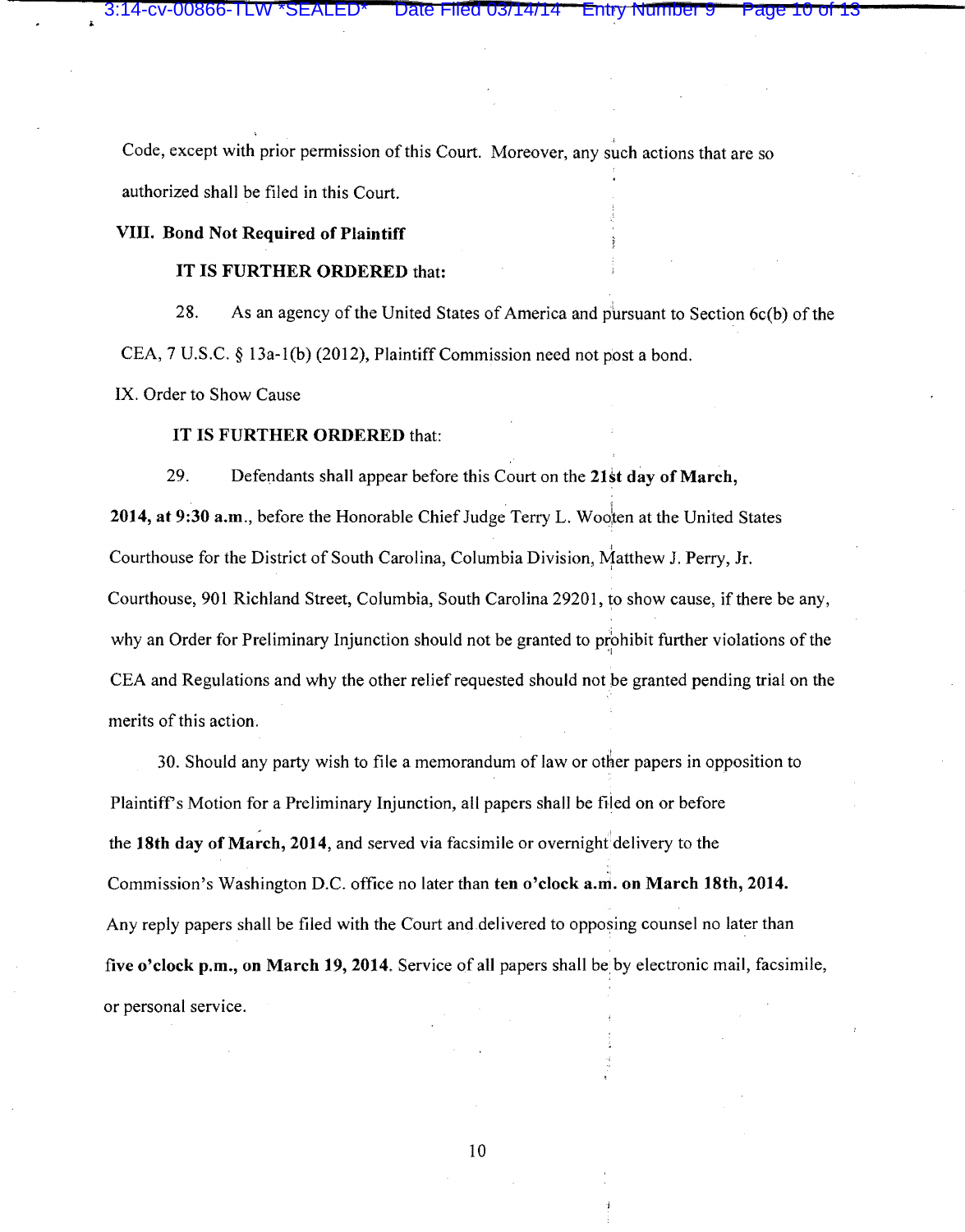'I

X. Service

## IT IS FURTHER ORDERED that:

31. Copies of this Order may be served by any means, including facsimile and e-mail transmission, upon any entity or person that may have possession, custody, or control of any documents or any of Defendants' or SFG's assets that may be subject to any provision of this Order, and, additionally, that Amanda Harding. Elizabeth Davis, Michael Loconte, Erica Bodin, Jeremy Christianson, and Rick Glaser, or representatives thereof, representative(s) of the U.S. Marshals Service, and representatives of state or local law enforcement agencies in the jurisdictions within which Defendants resides are specially appointed by the Court to effect service. Further, service of the Summons, Complaint, or other process may be effected by any Commission representative, any U.S. Marshal or deputy U.S. Marshal, or in accordance with Fed. R. Civ. P. 4, and service on corporate entities may be effected by serving the Summons, Complaint, or other process via overnight delivery to the registered:agent of said corporate entities.

## XI. Assistance of U.S. Marshals Service and Other Law Enforcement Personnel

#### IT IS FURTHER ORDERED that:

32. The U.S. Marshals Service shall accompany and assist the Commission's representatives outside and inside the premises, as well as secure the premises, in the service and execution of this Order and to undertake such efforts as are reasonably necessary to ensure that the Commission's representatives have an unimpeded right to inspect and copy books, records, and documents as set forth above wherever such books, records, and documents are or are I believed by the Commission to be located. State and local law enforcement agencies are also authorized to so assist the Commission in this manner.

II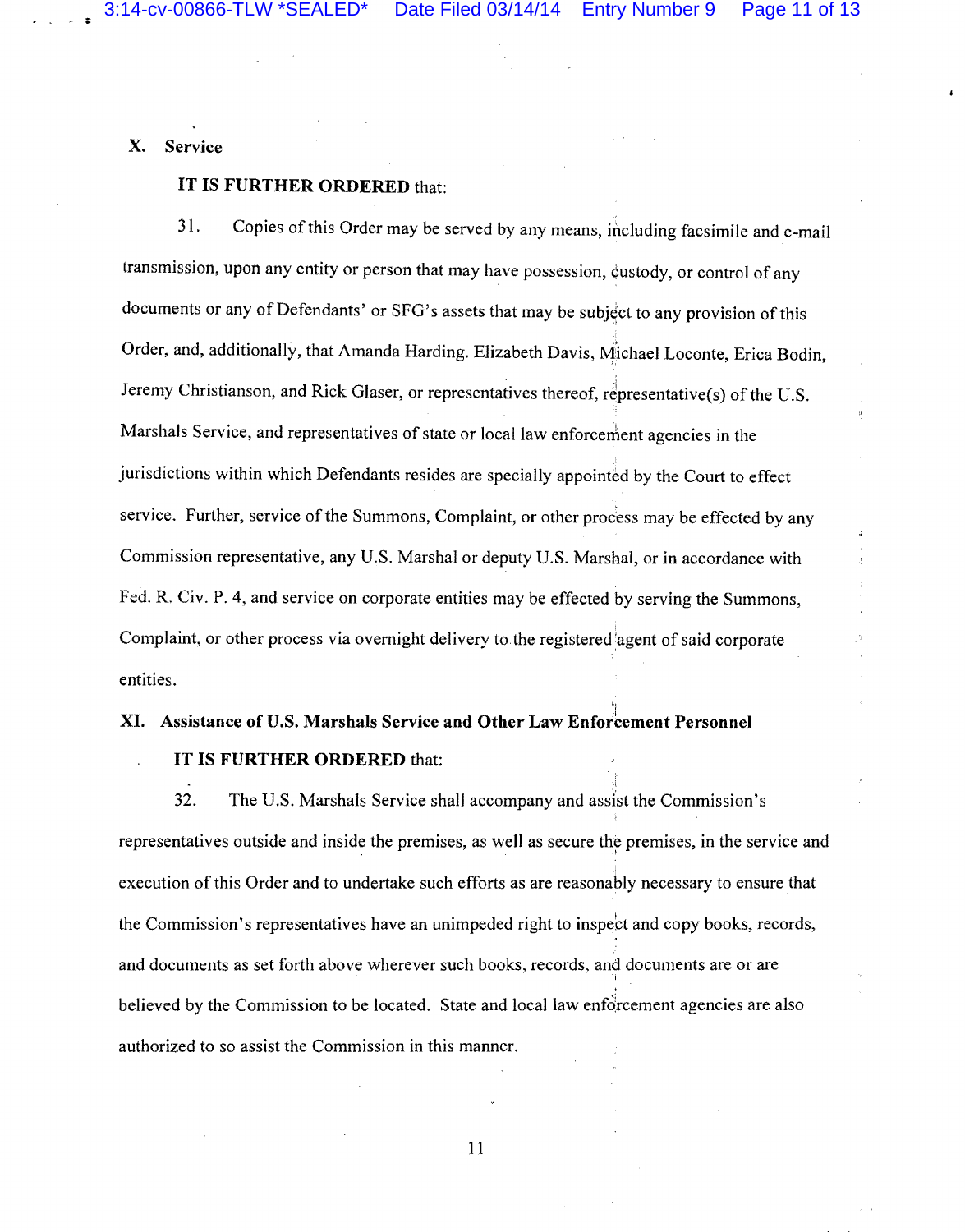**XII. Force and Effect** 

## **IT IS FURTHER ORDERED that:**

33. This Order shall remain in full force and effect for fourteen (14) days from entry.

For good cause, the Court may extend the Order for a like period.

**IT IS SO ORDERED,** at Columbia, South Carolina, on the  $/$ *i*K day of March, 2014,

12

at  $220 p$  m.

; <sup>~</sup>

CHIEF UNITED STATES DISTRICT JUDGE DISTRICT OF SOUTH CAROLINA